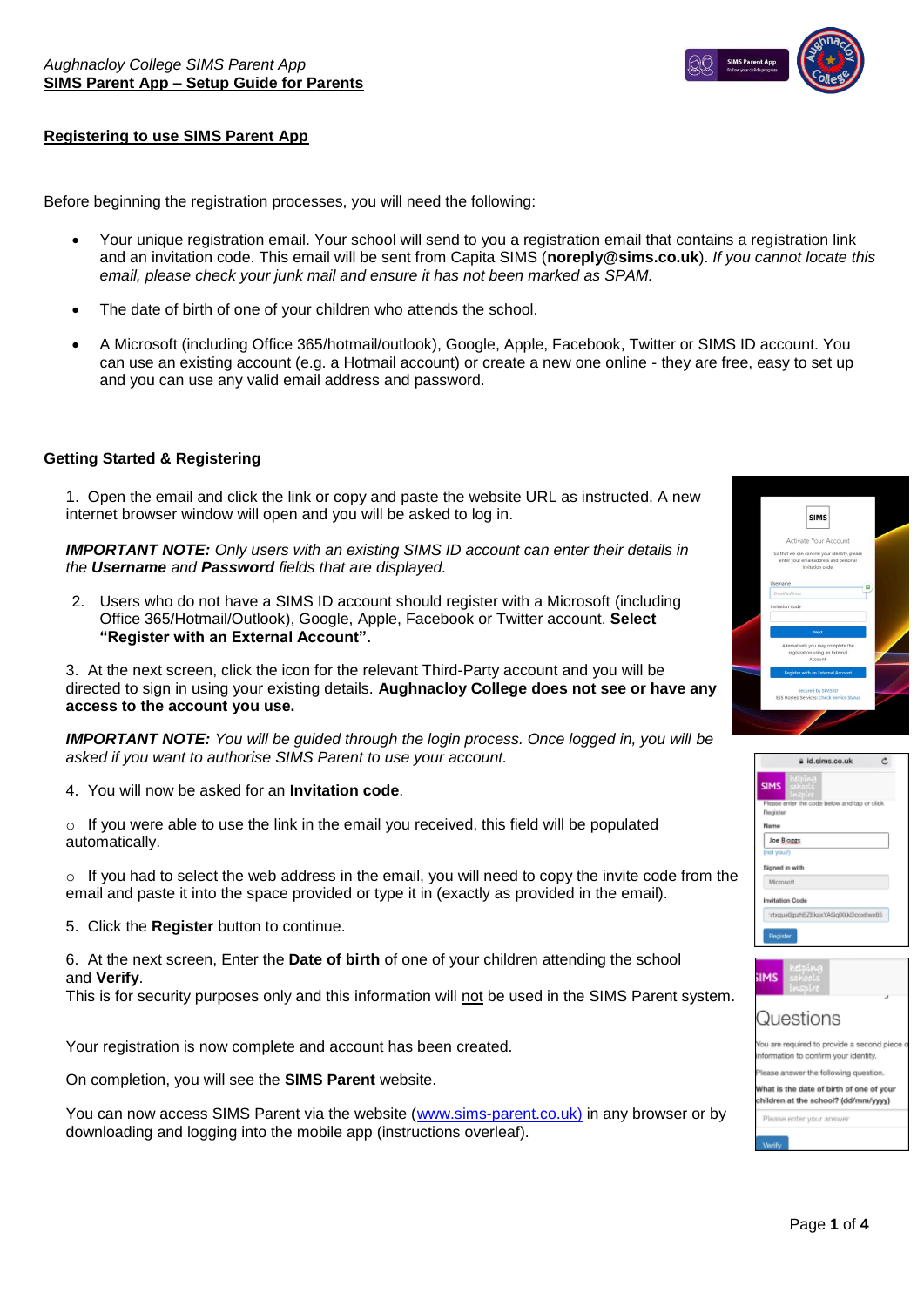### *Aughnacloy College SIMS Parent App* **Downloading SIMS Parent App**

- 7. You can download the app from the Google Play or Apple App store by searching for **Sims Parent.**
- 8. Once you have downloaded SIMS Parent, you will be asked to sign in using your chosen log-in account details.

If you prefer not to use the SIMS Parent App. after you have registered you can also use [www.sims-parent.co.uk f](http://www.sims-parent.co.uk/)rom any web browser.

### **Signing in to SIMS Parent**

*\*\*The registration process must be completed before attempting to sign in.*

**9. (i) Android / Apple users:** After downloading the SIMS Parent App from Google Play Store or Apple App Store, open the App by selecting the icon.

Follow the on-screen instructions to sign in using the account you previously registered with.

**(ii) Computer users (PC or MAC):** Open a web browser (E.g. Microsoft Edge, Google Chrome, Firefox) and go to www.sims-parent.co.uk. You can also type "Sims Parent" into a search engine such as Google.

Select the icon which represents the type of account you previously used to register for SIMS Parent App and sign in using your email address and password.

10. Once you have logged into SIMS Parent via the App or Browser, you will be presented with a screen containing options for Assessment, Attendance, Timetable, Reports and Data Collection.

From the homepage you can select which of your children you would like to view details for.

To View any comments, please select the Attendance option. Dates where comments have been left will be identified by a triangle in the upper right corner of the date.

When enabled, reports will be made available in pdf form so they can be viewed on your phone, tablet or computer.

Key dates can be viewed in the calendar and any messages sent to you will be available under the Messages option.

The Data Collection option is used to notify the school of any changes in your or your child's details.

\*\*Please note. Images below are for illustration purposes only. Initially, options and information available to access by Aughnacloy College parents will be limited at first with further features introduced throughout the school year.

| Back                               | Dashboard                                  | Meru | Back.                                     | Data Collection                            | Monu        | Back                                                     | Timetable                           | <b>Mers</b>     | Back               |                      |       | Attendance  |     | Meria  |  |
|------------------------------------|--------------------------------------------|------|-------------------------------------------|--------------------------------------------|-------------|----------------------------------------------------------|-------------------------------------|-----------------|--------------------|----------------------|-------|-------------|-----|--------|--|
| <b>Jondan</b>                      |                                            |      | Jamier                                    |                                            |             | <b>Jurdan</b>                                            |                                     |                 | Q<br><b>Jardon</b> |                      |       |             |     |        |  |
| <b>Allendance</b>                  | <b>Contact</b><br>Arhievements             |      | Student Information<br><b>Sauchenberg</b> |                                            |             | <b>India</b> y                                           |                                     |                 | wit 6th May 2019   |                      |       |             |     |        |  |
| 97                                 | 2 Mily selects                             |      | n                                         | Addresses<br>No changis                    |             | English<br>Frysten Room X I Mi It Street                 |                                     | on va.<br>48.96 |                    | Akiya                | Tues. | <b>Wald</b> | Thu | $^{+}$ |  |
| % this sales<br><b>Y/Financial</b> | <b>Bahasimal</b><br><b><i>STELLMAN</i></b> |      | $\sim$                                    | Talephones & Emails<br>Peninting phenges   |             | Franch                                                   | Language Room \$150 M Konshawn      | VE ESC<br>12.25 | <b>AN</b>          | $\circ$              |       |             |     |        |  |
| Assessment                         | <b>Morrecord</b>                           |      | ä                                         | Medical Datalla<br>Tel: chemique           |             | <b>Notagy</b><br>Science Lab 2   Mi 52 Daily             |                                     | 10:00<br>12.36  |                    |                      |       |             |     |        |  |
| <b>Science Progress</b>            | $\overline{3}$                             |      | Q                                         | Cultural Information<br>THE EPHONES        |             | <b>Mathematics</b><br>Adults Boarn & 2 Alexa di Halkmark |                                     | 14.30<br>ti so  |                    |                      |       |             |     | ۰      |  |
|                                    | printing and<br><b>Loandon</b>             |      | Ï۹                                        | Dietary Needs<br>Melinteralist             |             | <b><i><u>International</u></i></b>                       |                                     |                 |                    |                      |       |             |     |        |  |
| Tononene<br>□                      | <b>Bagarts</b>                             |      |                                           | Nationality & Passports<br>Tel: (Carriera) |             | <b>Bology</b><br>Science Lab 3 2 Mr M Walley             |                                     | pares.<br>to in |                    |                      |       |             |     | $\sim$ |  |
|                                    | <b>Che Austral</b>                         |      | €                                         | Travel<br><b>BACINESS</b>                  |             | Physics                                                  |                                     | 14.16           |                    |                      |       |             |     |        |  |
|                                    | <b>Six more</b>                            |      | ✓                                         | Parental Consent<br>No charges.            |             | Science Luis 2   60 M Holis<br>Franch                    |                                     | 11.15<br>14.96  |                    |                      |       |             |     |        |  |
| <b>СИАСИМИТИ</b>                   | <b>Artisties</b>                           |      | Contacts                                  |                                            |             |                                                          | Language Room 3   MI Military/Letal | 12, 35          |                    |                      |       |             |     |        |  |
| 囼                                  | -                                          |      |                                           | Jayne Acton                                |             | <b>Franch</b>                                            | Language Room 3 2 to tot Associated | 12.95<br>13:36  | P62                | $\circ$              |       |             |     |        |  |
|                                    | 2 trucker                                  |      |                                           | of Finish Changes                          | $2$ lines 1 | <b>Physical Ed.</b>                                      |                                     | 14:30           |                    | witi 20th April 2019 |       |             |     |        |  |





san SIMS vices: Check Se



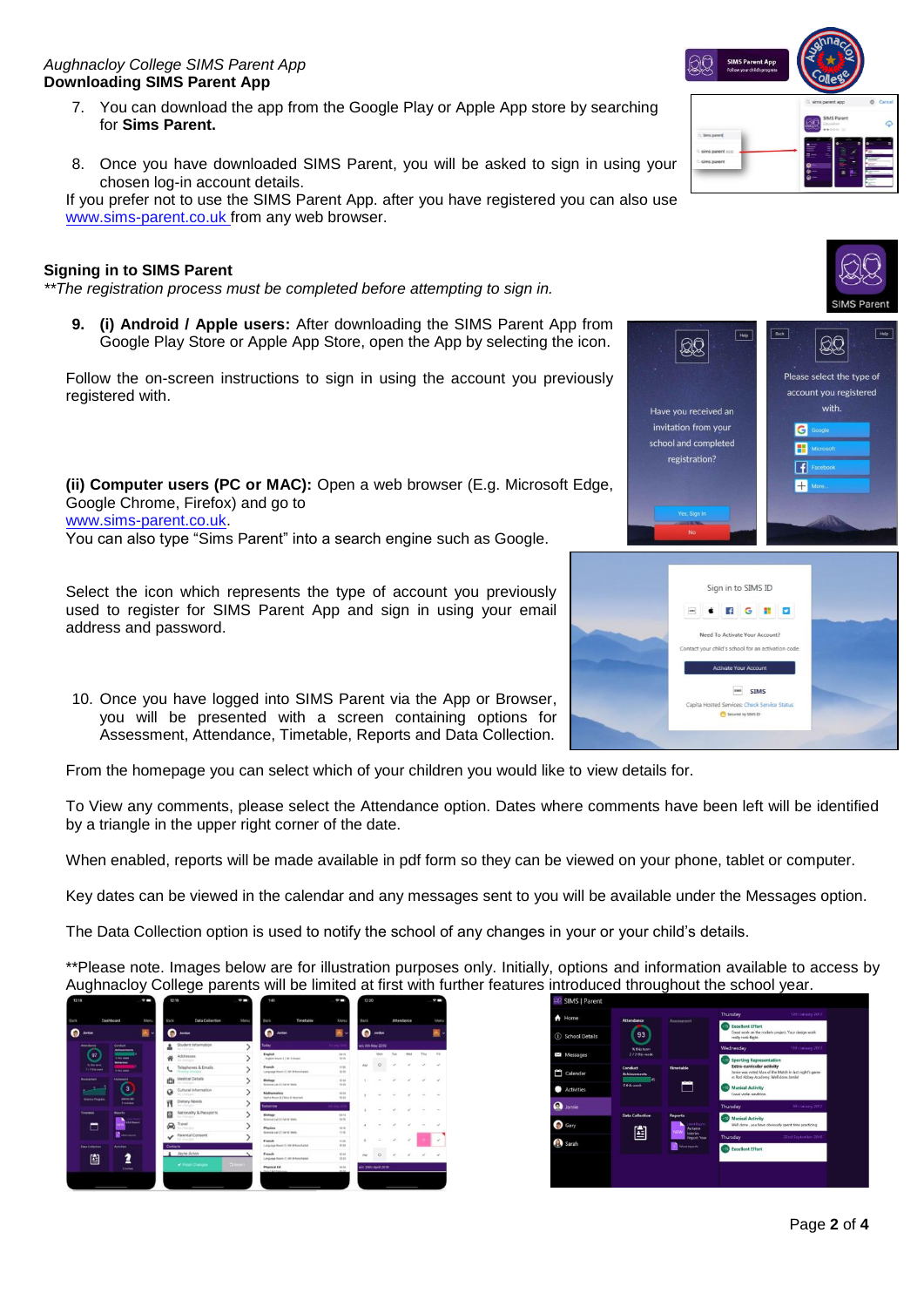

# **SIMS Parent App – FAQ'S & Troubleshooting**

## **What will SIMS Parent allow me to do?**

SIMS Parent allows you to:

- Read messages from your child(ren)'s school in the **Messages** widget. You may receive many types of message from SIMS Student, but you can filter the list to display **Unread** messages, or messages relating to particular **Categories** of information, e.g. **Attendance**, **Data Collection**. Most messages are for information only, but some messages include a **Reply** button where you can type a response to the message. If you have more than one child at a school, you will see all your children's messages here, but you can filter for messages about an individual child. SIMS Parent Messages also supports downloadable attachments, identified by the paperclip icon.
- Check your child(ren)'s events in the **Calendar** widget. You can check your current schedule or display events in the future by selecting the month or year. You can also view events from the previous three months. You can filter the **Calendar** to display the start and end date of terms or school holidays, or to display events relating to particular **Categories**, e.g. **School Diary**, **Homework**, etc. If you have more than one child at a school, you will see all your children's calendar events, but you can filter for events about an individual child.
- View your child's **Homework** assignments and feedback received on the assignments. You can filter **Homework** to display assignments that are **Due** or include assignments that have already been **Handed In**. Note that attachments are not displayed in SIMS Parent. You will receive alerts when homework is due for submission in **Messages**. Homework submission dates are also displayed in the **Calendar**. Homework information is child-specific, not integrated, unlike **Messages** and **Calendar**.
- View and accept your child's activity invitations using **Activities** or place your child on a waiting list for an activity. Accepted activities are displayed in the **Calendar**. Activities information is child-specific, not integrated, unlike **Messages** and **Calendar**.
- View information relating to your child's **Attendance**, **Assessment**, **Conduct** and **Reports**. This information is childspecific, not integrated, unlike **Messages** and **Calendar**.
- View your child's **Timetable** with today's timetable at the top of the panel and future timetables available by scrolling down the panel. **Timetable** information is child-specific, not integrated, unlike **Messages** and **Calendar.**
- View **School Details** such as contact details and **Key Dates**.
- Provide information required by the school using the **Data Collection** widget.
- Access **SIMS Options** from SIMS Parent.

## **How do I request access to SIMS Parent?**

Complete and return one copy of Aughnacloy College Parental Request Form for each child attending the school. If you have returned the Parental Access Request Form you should receive an email invitation for the Parent App.

### **What devices can I use to access SIMS Parent?**

SIMS Parent Web can be accessed via any desktop PC, laptop or tablet.

The SIMS Parent Mobile app can be accessed on Apple or Android devices. SIMS Parent supports Android version 6 and above and iOS version 11 and above.

### **How do I download the app?**

The SIMS Parent app can be downloaded for free from the Apple Store or the Play Store.

### **How do I log in for the first time?**

Please refer to the Setup Guide for Parents document.

### **I can't find my account registration email. What should I do?**

If you cannot find this email, please check your junk mail and ensure it has not been marked as SPAM.

If you still have not received your account registration email, please contact your school directly to check whether they have sent the invitation to the correct email address.

### **How do I log in?**

You will have received an email invitation from your school directing you to complete the registration process for SIMS Parent. Parents can access the SIMS Parent website by going to [https://www.sims-parent.co.uk](https://www.sims-parent.co.uk/) or via the SIMS Parent app. Once the SIMS Parent app is downloaded onto a mobile device, an icon will be available on the device menu that will take you directly to the app. Registration for SIMS Parent is completed via the SIMS ID website, where you can select the account provider you wish to register and sign in with.